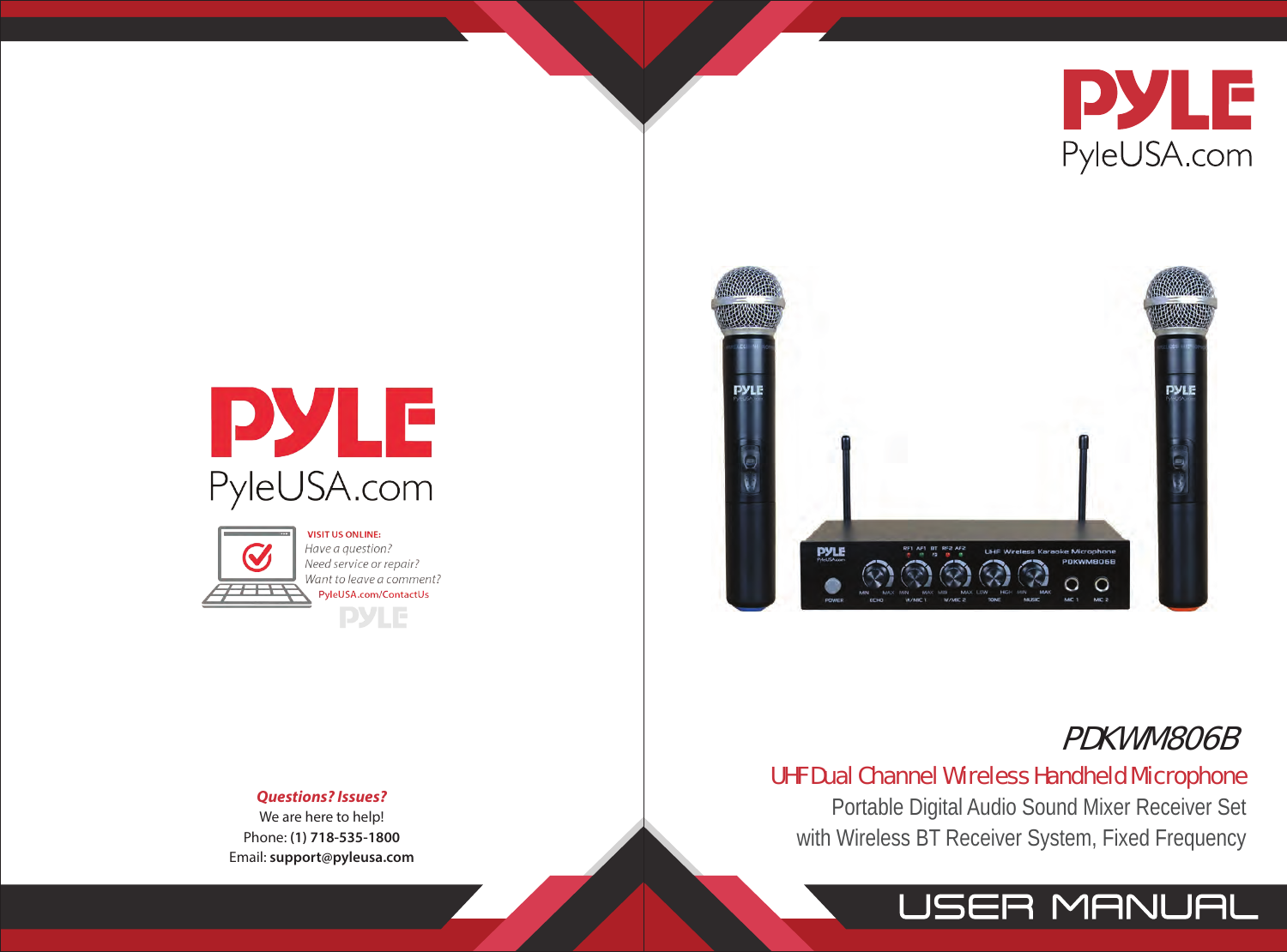#### **PLEASE READ THIS MANUAL CAREFULLY BEFORE USING AND STRICTLY OPERATE AND STORE IN ACCORDANCE WITH THE INSTRUCTIONS. PLEASE SAVE IT FOR YOUR FUTURE REFERENCE.**

# *CAUTIONS*

- 1. Do not use the unit under water, don't expose it to rain. Please store it in a cool, dry place.
- 2. Please use and store it in normal temperature. Do ot move it from overheated to supercooled condition frequently as well as keep away from heat sources such as heater and oven.
- 3. When using and storing, please pay attention to dust and moisture.
- 4. Be careful to violent collision.
- 5. To avoid acoustical feed-back, do not hold the microphone close to the loudspeakers.
- 6. For the best sound pick-up pattern do not hold your hand against the microphone head.
- 7. Remove the batteries from the battery compartment when the device is not used for a long time.

#### **Features:**

- Hassle-Free Wireless Microphone System
- Multi-Source Audio Signal Mixing Ability
- Control Audio Levels from External Devices
- Mixer Receiver System for Convenient Sound Level Adjustment
- Wireless BT Music Streaming Ability
- Dual Fixed Frequency System Design
- Adjustable Rotary Controls: Echo, Tone, Volume: Mic 1, Mic 2
- Wired Microphone Support
- (2) 1/4'' Mic Inputs
- RCA Audio (L/R) & Video Signal Input/Output Jacks
- Rear Panel 1/4'' Mixed Output
- Adjustable Antennas for Extended Wireless Range
- Includes Handheld Wireless Microphones
- Rugged Microphone Construction & Steel Mesh Grill
- Convenient ON/OFF/MUTE Power Switch
- Battery Operated Mic, Requires (2) 'AA' Batteries, Included
- Ultra-Wide Frequency Range
- Built-in Acoustic Pop Filter
- Ideal for speech, Karaoke, DJ Sound & House Party Audio

# **Wireless BT Connectivity:**

- Simple & Hassle-Free Pairing
- Works with All of Your Favorite Devices (Smartphones, Tablets, Laptops, Computers, etc.)
- Wireless BT Network Name: '**PYLEUSA**'
- Wireless BT Version: 4.2
- Wireless BT Range: 60' ft

# **What's in the Box:**

- Audio Mixer Receiver
- Wall Power Adapter
- 1/4'' Audio Cable
- 3.5mm to 2RCA Audio Cable
- **Technical Specs:**
- UHF Fixed Frequency: S12: 517.6MHz(F1) +521.5MHz(F2); S34: 533.7MHz(F3)+537.2MHz(F4)
- Wireless Operation Range: Up to 165'+ ft.
- Modulation Mode: FM
- Maximum Deviation: +/-75KHz
- Frequency Response: 80-18kHz (+/-3dB)
- Frequency Stability: 20ppm
- Audio Dynamic Range: >90dB
- S/N Ratio: >95dB
- T.H.D: <0.5%
- Mirror Image Rejection: >50dB
- LINE Input Sensitivity: 380mV/-8.5dB
- MIC Input Sensitivity: 5mV/-46dB
- LINE Input Impedance: 20 KΩ
- MIC Input Impedance: 600Ω
- Receiver Power Supply: 110/240V (18V/500mA Power Adapter)
- Mic Element: Dynamic
- Antenna: Built-in Housing
- RF Output: <10mW
- Spurious Emission: <-40dB
- Battery Operated Mic, Requires (2) 'AA' Batteries Each
- Current Dissipation: <120mA
- Microphone Dimensions (L x D): 9.6" x 1.5" (Each)
- Base Receiver Dimensions (L x W x H): 8.3'' x 4.4'' x 1.7''

 **•** (2) Handheld Microphones

 **•** (2) Audio + Video (3RCA) Cables

 **•** (4) 'AA' Batteries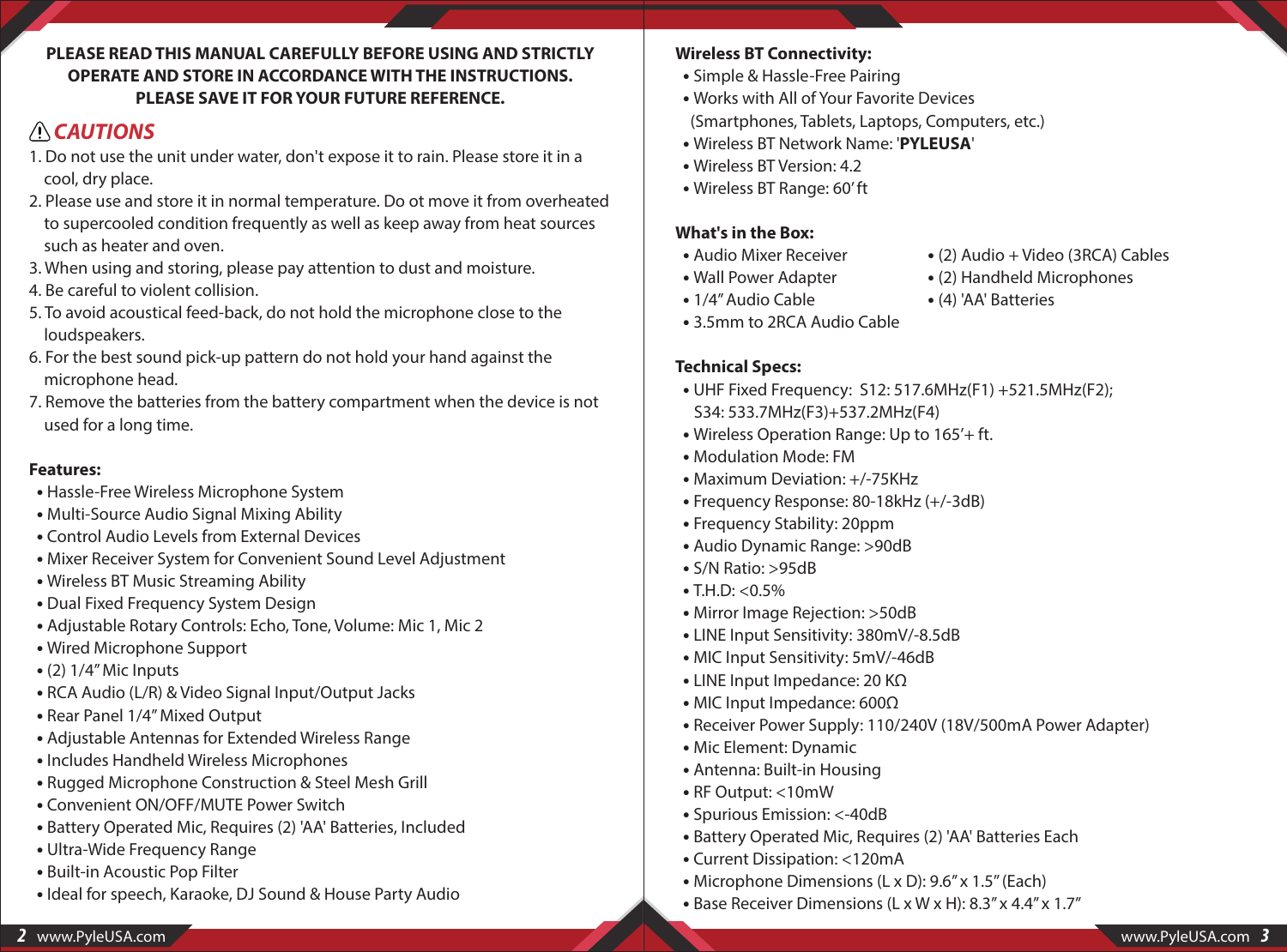#### *HANDHELD MICROPHONE*

- 1. Grille (capsule inside)
- 2. Power/low battery Indicator
- 3. Power **ON/OFF/MUTE** Switch
- 4. Battery Compartment/Cover

#### *Operation*

- 1. Open battery cover. Install the provided 2pcs 1.5V AA batteries and then close the cover. Pay attention to the correct polarity.
- 2. Slide power switch to "ON" position to turn on the microphone. Power indicator will flash once and then go off. This indicates correct operation.

1 2 3 4

<u>loc </u>

- 3. Now receiver RF indicator should light. Please confirm frequency of microphone same as the receiver before operation.
- 4. Slide power switch to center "MUTE" position to mute the sound.
- 5. During operation if power indicator lights red, this indicates the battery is Iow. Please replace new battery.
- 6. If the microphone is not going to be used for any length of time, please slide power switch to OFF position and remove the battery.

#### *RECEIVER*



## **Rear Panel**



- 1. **Main Power:** Press to switch the unit power to ON and OFF.
- 2. **ECHO:** Rotate the echo knob to your desired level.
- 3. **RF 1:** The indicator will light red when wireless microphone 1 is on.
- 4. **AF 1:** The indicator will light green when speak to wireless microphone 1.
- 5. **BT:** When main power is ON, the indicator will flash blue fast to be ready to connect BT audio device. After BT audio device is connected the indicator will light constant blue. When audio device is playing the indicator will flash blue slowly.
- 6. **RF 2:** The indicator will light red when wireless microphone 2 is on.
- 7. **AF 2:** The indicator will light green when speak to wireless microphone 2.
- 8. **W/MIC 1:** Rotate to adjust the volume of the wireless microphone 1 and wired dynamic MIC 1.
- 9. **W/MIC 2:** Rotate to adjust the volume of the wireless microphone 2 and wired dynamic MIC 2.
- 10. **TONE:** This control is used to adjust the bass, treble quality of the microphone sound. The bass is decreased and treble is increased when the control turned clockwise. The bass is increased and treble is decreased when the control turned counter clockwise.
- 11. **MUSIC:** Rotate to adjust the volume of music.
- 12. **MIC IN 1:** Insert the 6.3mm plug of wired dynamic MIC into MIC 1 Jack.
- 13. **MIC IN 2:** Insert another 6.3mm plug of wired dynamic MIC into MIC 2 Jack.
- 14. **ANT. B:** Receiving antenna of the wireless microphone 2.
- 15. **Video input jack (RCA type):** Connect this RCA Jack to DVD, Streamer, Set-Top Box or any other A/V source for video in.
- 16. **Audio input jack (RCA type):** Connect this set of RCA Jack to DVD, Streamer, Set-Top Box or any other A/V or Audio source for audio in.
- 17. **Video output jack (RCA type):** Connect this RCA Jack to TV or Screens for video out.
- 18. **Audio output jack (RCA type):** Connect this set of RCA Jack to Active Speakers, Hi Fi system for audio out(mixed music and MIC signal).
- 19. **AF OUT (6.35):** Alternatively connect this jack to MIC IN of your amplier for audio out (mixed music and MIC signal).
- 20. **DC IN:** Connect DC jack of supplied AC / DC adapter to this jack.
- 21. **ANT. A:** Receiving antenna of the wireless microphone 1.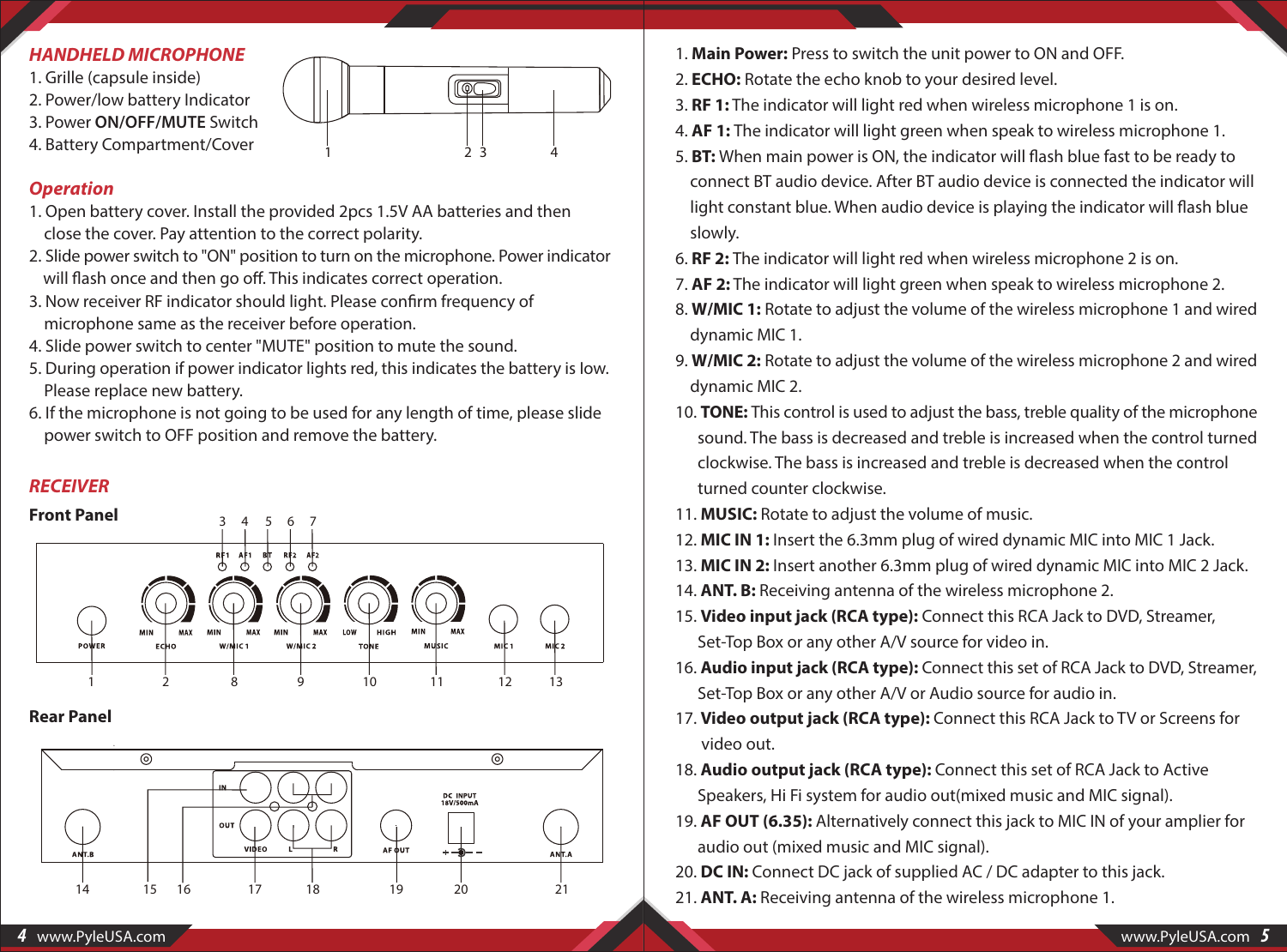#### *Operation*

- 1. Connect the receiver to A/V source, Speaker and TV (refer to CONNECTION OF RECEIVER). Then connect the provided AC/DC adapter to the receiver and turn the receiver power on.
- 2. Turn the microphones power on. RF indicators on receiver will light.
- 3. Turn on your AV source, Speaker and TV or other Screen.
- 4. Adjust Tone, Echo, MIC volume and Music volume to your desired level.
- 5. Now you are ready to sing!

## *RECEIVER CONNECTION*

#### **Audio Input**

You can bring in the music either via Bluetooth or from RCA input on back.

#### **Wireless BT Streaming Input**

To play music from your Smartphone etc via BT, turn on Wireless BT function of your Smartphone and search for "**PYLEUSA**" and connect.

No password is required. Then you can play music in your Smart phone.

#### **RCA Input on Back**

Connect audio source to RCA input jack on the back of receiver with the provided RCA/RCA cables(white and red) if your audio source has RCA output, such as DVD player, Set-Top Box, etc.



Or connect audio source to RCA input jack on the back of receiver with the provided 3.5mm to RCA cables if your audio source has 3.5mm phone out, such as iPad, Smartphones, Tablets, Laptops, Computers, etc.



#### **Audio Output**

Both the 1/4 inch AF OUT jack and the L/R RCA output jacks on the back of receiver output the final mix of music and microphone. To output the sound you need to have an additional audio device (speaker, Hi Fi system).

Connect the ¼ inch AF OUT jack on the back of receiver to MIC input jack on amplifier with supplied 1/4 inch cable. Or connect the L/R RCA output jacks on back of receiver to L/R RCA input jacks on active speaker with supplied RCA cables.



#### **Video Input and Output**

Along with the L/R audio input/output jacks, there is a video input and output jack on the back of receiver. Connect video output of AV source such as DVD player, Set-Top Box etc. to video input on the back of receiver with the provided RCA video cable(yellow). Connect video input of TV or other Screen to video output on the back of receiver with another RCA video cable (provided).